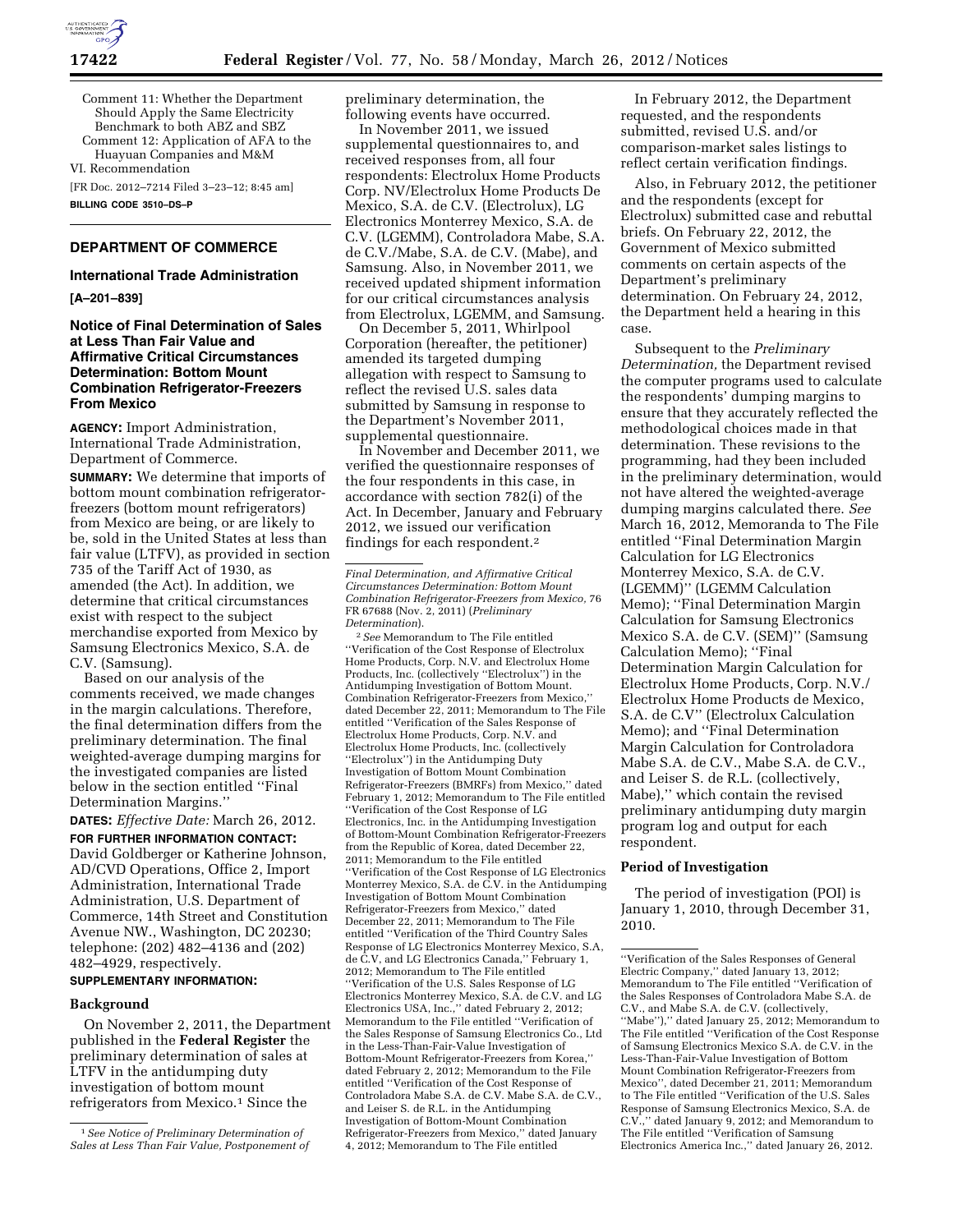### **Scope of Investigation**

The products covered by the investigation are all bottom mount combination refrigerator-freezers and certain assemblies thereof from Mexico. For purposes of the investigation, the term ''bottom mount combination refrigerator-freezers'' denotes freestanding or built-in cabinets that have an integral source of refrigeration using compression technology, with all of the following characteristics:

• The cabinet contains at least two interior storage compartments accessible through one or more separate external doors or drawers or a combination thereof;

• An upper-most interior storage compartment(s) that is accessible through an external door or drawer is either a refrigerator compartment or convertible compartment, but is not a freezer compartment;<sup>3</sup> and

• There is at least one freezer or convertible compartment that is mounted below an upper-most interior storage compartment(s).

For purposes of the investigation, a refrigerator compartment is capable of storing food at temperatures above 32 degrees F (0 degrees C), a freezer compartment is capable of storing food at temperatures at or below 32 degrees F (0 degrees C), and a convertible compartment is capable of operating as either a refrigerator compartment or a freezer compartment, as defined above.

Also covered are certain assemblies used in bottom mount combination refrigerator-freezers, namely: (1) Any assembled cabinets designed for use in bottom mount combination refrigeratorfreezers that incorporate, at a minimum: (a) an external metal shell, (b) a back panel, (c) a deck, (d) an interior plastic liner, (e) wiring, and (f) insulation; (2) any assembled external doors designed for use in bottom mount combination refrigerator-freezers that incorporate, at a minimum: (a) an external metal shell, (b) an interior plastic liner, and (c) insulation; and (3) any assembled external drawers designed for use in bottom mount combination refrigeratorfreezers that incorporate, at a minimum: (a) an external metal shell, (b) an interior plastic liner, and (c) insulation.

The products subject to the investigation are currently classifiable under subheadings 8418.10.0010, 8418.10.0020, 8418.10.0030, and 8418.10.0040 of the Harmonized Tariff System of the United States (HTSUS). Products subject to this investigation

may also enter under HTSUS subheadings 8418.21.0010, 8418.21.0020, 8418.21.0030, 8418.21.0090, and 8418.99.4000, 8418.99.8050, and 8418.99.8060. Although the HTSUS subheadings are provided for convenience and customs purposes, the written description of the merchandise subject to this scope is dispositive.

### **Scope Comments**

In the *Preliminary Determination,* we did not modify the description of the scope of this investigation in the manner requested by certain interested parties. Specifically, we did not modify the scope to be consistent with the Association of Home Appliance Manufacturers (AHAM) definition, nor did we exclude kimchi refrigerators or Quatro Cooling Refrigerators from the scope. We did, however, clarify the scope to eliminate any ambiguity with respect to the inclusion of Quatro Cooling Refrigerators in the scope of the investigation. *See Preliminary Determination,* 76 FR at 67690–67691. No party commented on our preliminary scope determination. Therefore, we made no further changes to the description of the scope, as stated in the *Preliminary Determination.* 

### **Analysis of Comments Received**

All issues raised in the case and rebuttal briefs by parties in this investigation are addressed in the Issues and Decision Memorandum (Decision Memorandum), which is adopted by this notice. A list of the issues raised is attached to this notice as Appendix I. The Decision Memorandum is a public document and is on file electronically via Import Administration's Antidumping and Countervailing Duty Centralized Electronic Service System (IA ACCESS). Access to IA ACCESS is available in the Central Records Unit (CRU), room 7046 of the main Department of Commerce building. In addition, a complete version of the Decision Memorandum can be accessed directly on the internet at *[http://](http://www.trade.gov/ia/) [www.trade.gov/ia/](http://www.trade.gov/ia/)*. The signed Decision Memorandum and the electronic version of the Decision Memorandum are identical in content.

### **Verification**

As provided in section 782(i) of the Act, we verified the sales and cost information submitted by the respondents for use in our final determination. We used standard verification procedures including an examination of relevant accounting and production records, and original source

documents provided by the respondents.

### **Changes Since the Preliminary Determination**

Based on our analysis of the comments received and our findings at verification, we made certain changes to the margin calculations for each respondent. For a discussion of these changes, see the ''Margin Calculations'' section of the Decision Memorandum.

#### **Cost of Production**

As discussed in the *Preliminary Determination,* we conducted an investigation to determine whether the respondents made comparison-market sales of the foreign like product during the POI at prices below their cost of production (COP) within the meaning of section 773(b) of the Act. *See Preliminary Determination,* 76 FR at 67698–67699. For this final determination, we performed the cost test following the same methodology as in the *Preliminary Determination,* after making certain adjustments to the reported comparison-market cost and sales data based on our analysis of the comments received and our findings at verification, where appropriate.

We found that 20 percent or more of each respondent's sales of a given product during the POI were at prices less than the weighted-average COP for this period. Thus, we determined that these below-cost sales were made in ''substantial quantities'' within an extended period of time and at prices which did not permit the recovery of all costs within a reasonable period of time in the normal course of trade. *See*  sections  $773(b)(1)–(2)$  of the Act.

Therefore, for purposes of this final determination, we found that each respondent made below-cost sales not in the ordinary course of trade. Consequently, we disregarded these sales and used the remaining sales as the basis for determining normal value for each respondent pursuant to section 773(b)(1) of the Act.

## **MNC Provision**

As we discussed in the *Preliminary Determination,* we applied the Special Rule for Certain Multinational Corporations (MNC Provision) in the calculation of normal value (NV) for LGEMM because, based on the record evidence, LGEMM satisfied each of the three criteria enumerated under section 773(d) of the Act. In so doing, we based NV for LGEMM on the prices of sales made by LG Electronics, Inc. (LGE) in Korea. *See Preliminary Determination,*  76 FR at 67692–67693.

<sup>3</sup>The existence of an interior sub-compartment for ice-making in an upper-most storage compartment does not render an upper-most storage compartment a freezer compartment.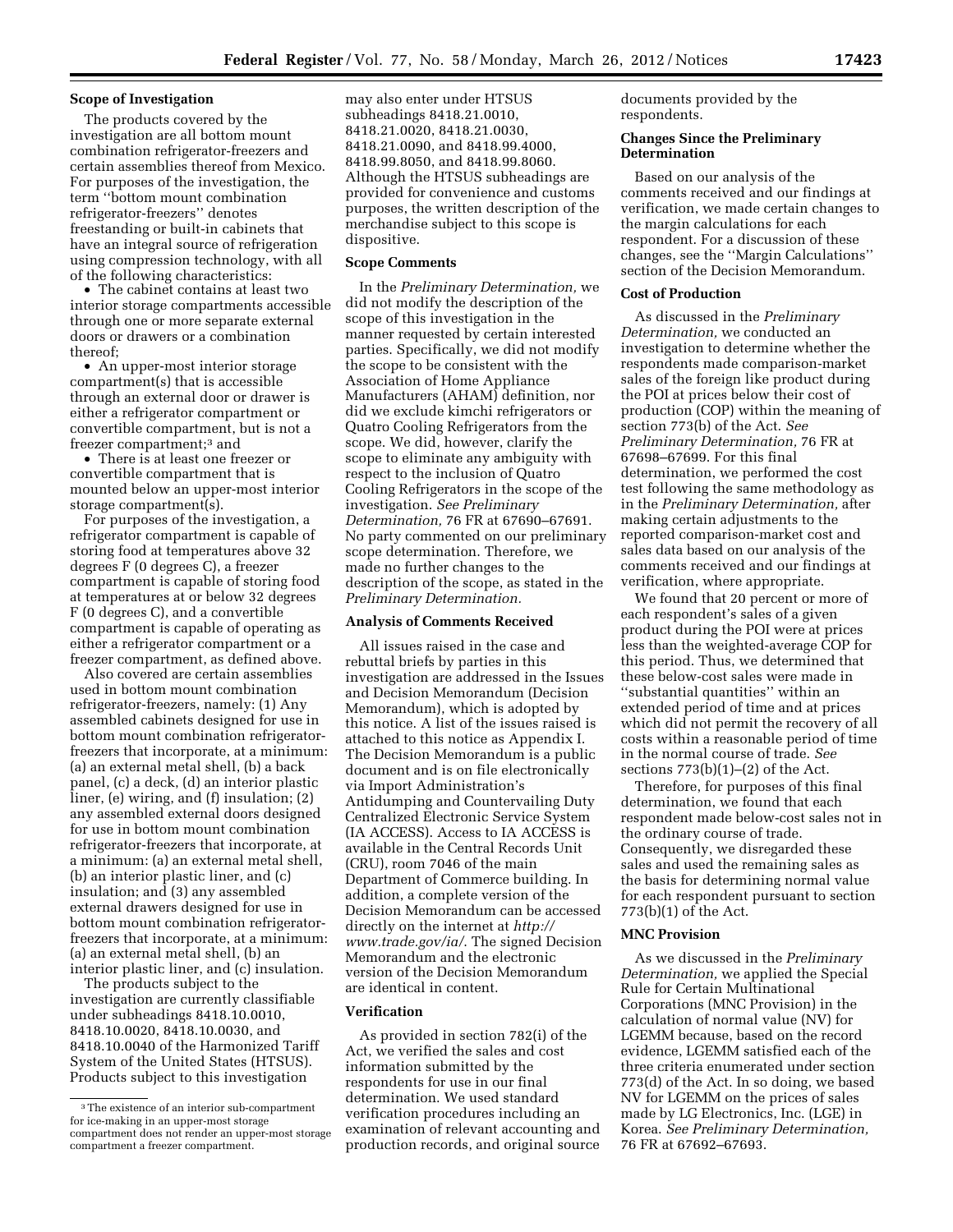We have continued to apply the MNC Provision to the calculation of LGEMM's NV for purposes of the final determination because all three criteria enumerated in the Act have been met. Specifically, we verified that LGEMM is owned in part by LGE, which produces bottom mount refrigerators, and that LGEMM's home market sales are not viable for comparison to its U.S. sales. Furthermore, using the same methodology as that employed in the *Preliminary Determination,* after taking into account adjustments made to LGEMM's and LGE's sales and cost data based on our analysis of other comments received and our findings at verification, we continue to find that the NV of the foreign like product produced in Korea is higher than the NV of the foreign like product produced in Mexico. Therefore, we compared LGEMM's U.S. prices to the prices of sales made by LGE in Korea. For further discussion of this issue, *see Comment 3*  of the Decision Memorandum.

### **Targeted Dumping**

The Act allows the Department to employ the average-to-transaction margin calculation methodology under the following circumstances: (1) There is a pattern of export prices that differ significantly among purchasers, regions or periods of time; and (2) The Department explains why such differences cannot be taken into account using the average-to-average or transaction-to-transaction methodology. *See* section 777A(d)(1)(B) of the Act.

In the *Preliminary Determination,* we conducted time-period targeted dumping analyses for Electrolux, LGEMM, and Samsung based on timely allegations of targeted dumping filed by the petitioner, using the methodology adopted in *Certain Steel Nails From the United Arab Emirates: Notice of Final Determination of Sales at Not Less Than Fair Value,* 73 FR 33985 (June 16, 2008), and *Certain Steel Nails From the People's Republic of China: Final Determination of Sales at Less Than Fair Value and Partial Affirmative Determination of Critical Circumstances,* 73 FR 33977 (June 16, 2008) (*Nails*), and applied in more recent investigations.4 As a result, we preliminarily determined that there was

a pattern of U.S. prices for comparable merchandise that differed significantly among certain time periods for Samsung and LGEMM, in accordance with section 777A(d)(1)(B)(i) of the Act. We also preliminarily determined that no such pattern existed for Electrolux.

Furthermore, for Samsung, we found that the standard average-to-average methodology took into account the price differences because the alternative average-to-transaction methodology yielded no difference in the margin or yielded a difference in the margin that was so insignificant relative to the size of the resulting margin as to be immaterial. Accordingly, we preliminarily applied the standard average-to-average methodology to all U.S. sales made by Samsung. For LGEMM, we found that that the standard average-to-average methodology did not take into account the price differences because the alternative average-to-transaction methodology yielded a material difference in the margin. Accordingly, we preliminarily applied the average-totransaction methodology to all U.S. sales made by LGEMM. For Electrolux, because we did not find a pattern of prices that differed significantly for certain time periods, we applied our standard average-to-average price comparison methodology to all U.S. sales made by Electrolux. *See Preliminary Determination* at 76 FR 67691–67692.

For purposes of the final determination, we performed our targeted-dumping analysis following the methodology employed in the *Preliminary Determination,* after taking into account the petitioner's revised targeted dumping allegation with respect to Samsung, and making certain revisions to Electrolux's, LGEMM's and Samsung's reported U.S. sales data based on verification findings and our evaluation of other comments submitted by the parties, as enumerated in the ''Margin Calculations'' section of the Decision Memo. In so doing, we found that the results of our final targeteddumping analysis were consistent with those of our preliminary targeteddumping analysis with respect to Electrolux. Therefore, we continued to apply the standard average-to-average methodology to all of Electrolux's U.S. sales. For Samsung and LGEMM, while we found a pattern of price differences that differed significantly for certain time periods pursuant to section 777A(d)(1)(B) of the Act, we determined that the differences can be taken into account using the average-to-average methodology. Therefore, we applied the standard average-to-average

methodology to all U.S. sales made by Samsung and LGEMM. *See* LGEMM Calculation Memo, Samsung Calculation Memo, and Electrolux Calculation Memo. For further discussion, *see Comment 2* of the Decision Memorandum.

#### **Critical Circumstances**

In the *Preliminary Determination,* we found that critical circumstances exist with respect to imports of the subject merchandise from Samsung but not with respect to imports of subject merchandise from Electrolux or LGEMM.5 *See Preliminary Determination,* 76 FR at 67701–67702. Samsung objected to our preliminary affirmative critical circumstances determination with respect to it, arguing among other things, that its imports have not been massive since the filing of the petition.

In conducting our critical circumstances analysis for the final determination, we relied on updated shipment data provided by Electrolux, LGEMM, and Samsung which we examined at verification. Based on our analysis of these data and the criteria enumerated under section 735(a)(3) of the Act, we continue to find that critical circumstances exist only with respect to imports of bottom mount refrigerators from Samsung, as explained below.

Section 735(a)(3) of the Act provides that the Department will determine that critical circumstances exist if there is a reasonable basis to believe or suspect that: (A)(i) There is a history of dumping and material injury by reason of dumped imports in the United States or elsewhere of the subject merchandise; or (ii) the person by whom, or for whose account, the merchandise was imported knew or should have known that the exporter was selling the subject merchandise at less than its fair value and that there was likely to be material injury by reason of such sales; and (B) there have been massive imports of the subject merchandise over a relatively short period. Section 351.206(h)(1) of the Department's regulations provides that, in determining whether imports of the subject merchandise have been ''massive,'' the Department normally will examine: (i) the volume and value of the imports; (ii) seasonal trends; and (iii) the share of domestic consumption accounted for by the imports. In addition, 19 CFR 351.206(h)(2) provides that an increase in imports of 15 percent during the ''relatively short period'' of time may be considered ''massive.''

<sup>4</sup>These investigations include *Certain Coated Paper Suitable for High-Quality Print Graphics Using Sheet-Fed Presses From Indonesia: Final Determination of Sales at Less Than Fair Value,*  75 FR 59223 (Sept. 27, 2010) and accompanying Issues and Decision Memorandum at Comment 1, and *Multilayered Wood Flooring From the Peoples' Republic of China: Final Determination of Sales at Less Than Fair Value,* 76 FR 64318 (Oct. 18, 2011) and accompanying Issues and Decision Memorandum at Comment 4.

<sup>5</sup>The petitioner did not make a critical circumstances allegation with respect to imports from Mabe or All Others.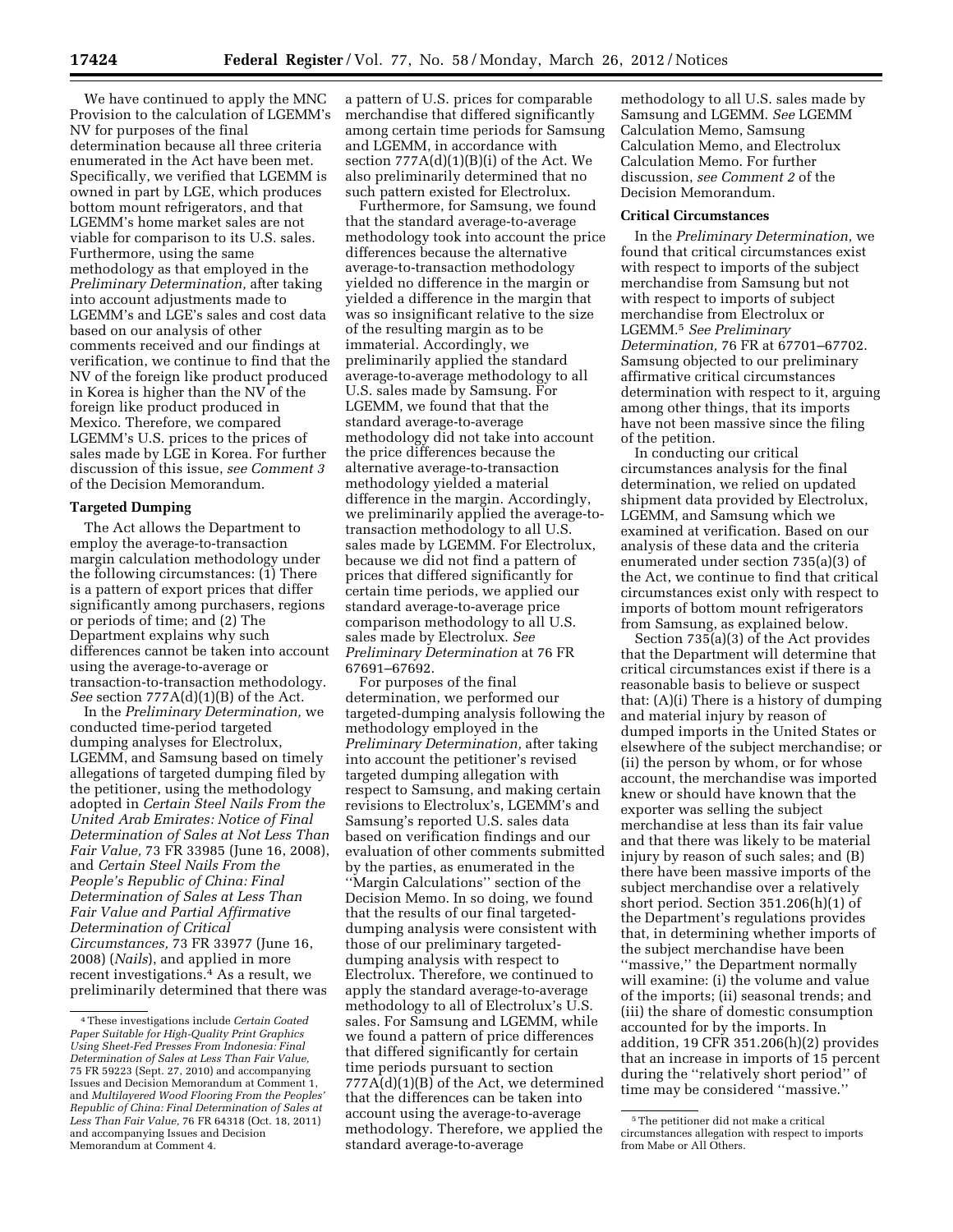Section 351.206(i) of the Department's regulations defines ''relatively short period'' as normally being the period beginning on the date the proceeding begins (*i.e.,* the date the petition is filed) and ending at least three months later. The regulations also provide, however, that if the Department finds that importers, exporters, or producers had reason to believe, at some time prior to the beginning of the proceeding, that a proceeding was likely, the Department may consider a period of not less than

three months from that earlier time. In determining whether the above criteria have been satisfied, we examined: (1) The evidence placed on the record by the respondents and the petitioner; and (2) the International Trade Commission's (ITC's) preliminary determination of injury (*see Bottom Mount Refrigerator Freezers from Mexico and Korea, Investigation Nos. 701–TA–477 and 731–TA–1180–1181*  (Preliminary), 76 FR 29791 (May 23, 2011) (*ITC Preliminary Determination*)).

To determine whether there is a history of injurious dumping of the merchandise under investigation, in accordance with section 735(a)(3)(A)(i) of the Act, the Department normally considers evidence of an existing antidumping duty order on the subject merchandise in the United States or elsewhere to be sufficient.6 As mentioned in the *Preliminary Determination,* the petitioner did not identify any proceeding with respect to bottom mount refrigerators from Mexico, nor are we aware of any existing antidumping duty order in any country on bottom mount refrigerators from Mexico. For this reason, the Department does not find a history of injurious dumping of the subject merchandise from Mexico pursuant to section  $735(a)(3)(A)(i)$  of the Act.

To determine whether the person by whom, or for whose account, the merchandise was imported knew or should have known that the exporter was selling the subject merchandise at LTFV, and that there was likely to be material injury by reason of such sales in accordance with section  $735(a)(3)(A)(ii)$  of the Act, the Department normally considers margins of 25 percent or more for export price (EP) sales or 15 percent or more for constructed export price (CEP)

transactions sufficient to impute knowledge of dumping.7

Electrolux made only CEP sales and the vast majority of LGEMM's sales are CEP. Samsung had both EP and CEP sales, a majority of which are CEP sales. The final dumping margins calculated for Electrolux, LGEMM, and Samsung exceed the threshold sufficient to impute knowledge of dumping (*i.e.,* 15 percent for CEP sales). Therefore, we determine that there is sufficient basis to find that importers should have known that each of these companies was selling the subject merchandise at LTFV pursuant to section  $735(a)(3)(A)(ii)$  of the Act. In determining whether an importer knew or should have known that there was likely to be material injury by reason of dumped imports, the Department normally will look to the preliminary injury determination of the ITC. If the ITC finds a reasonable indication of present material injury to the relevant U.S. industry, the Department will determine that a reasonable basis exists to impute importer knowledge that material injury is likely by reason of such imports. *See e.g., Certain Orange Juice from Brazil.* In the present case, the ITC preliminarily found reasonable indication that an industry in the United States is materially injured by imports of bottom mount refrigerators from Mexico. *See ITC Preliminary Determination.* Based on the ITC's preliminary determination of injury, and the final antidumping margins for Electrolux, LGEMM, and Samsung, the Department finds that there is a reasonable basis to conclude that the importer knew or should have known that there was likely to be injurious dumping of subject merchandise for these companies.

In determining whether there are ''massive imports'' over a ''relatively short period,'' pursuant to section 735(a)(3)(B) of the Act, the Department normally compares the import volumes of the subject merchandise for at least three months immediately preceding the filing of the petition (*i.e.,* the base period) to a comparable period of at least three months following the filing of the petition (*i.e.,* the comparison period). Accordingly, in determining whether imports of the subject

merchandise have been massive, we based our analysis for each of the three companies on shipment data for comparable seven-month periods preceding and following the filing of the petition.

Specifically, the Department requested and obtained from each of the respondents monthly shipment data from January 2008 to October 2011. To determine whether imports of subject merchandise have been massive over a relatively short period, we compared, pursuant to 19 CFR 351.206(h)(1)(i), the respondents' export volumes for the seven months before the filing of the petition (*i.e.,* September 2010–March 2011) to those during the seven months after the filing of the petition (*i.e.,* April through October 2011). These periods were selected based on the Department's practice of using the longest period for which information is available up to the date of the preliminary determination.8 According to the monthly shipment information, we found the volume of shipments of bottom mount refrigerators increased by more than 15 percent for Electrolux, LGEMM, and Samsung.

For purposes of our ''massive imports'' determination, we also considered the impact of seasonality on imports of bottom mount refrigerators based on interested party comments and information contained in the ITC's preliminary determination. In order to determine whether the seasonality factor accounted for the increase in imports observed for each of the respondents in the post-petition filing period (the comparison period), we analyzed company-specific shipment data for a historical three-year period, where possible, using the same base and comparison time periods noted above. As a result of this analysis, we found that there is a consistent pattern of seasonality in the industry, and that seasonal trends account for the increase in imports subsequent to the filing of the petition from each of the respondents except one. Specifically, with respect to Electrolux and LGEMM, we found that the percentage increase in shipments during the comparison period is not related to the filing of the petition but rather to the consistent seasonal trends in the industry because shipments during the April–October time period were consistently higher than those in the September–March

<sup>6</sup>*See e.g., Certain Magnesia Carbon Bricks From the People's Republic of China: Notice of Preliminary Affirmative Determination of Critical Circumstances,* 75 FR 28237 (May 20, 2010), unchanged in *Certain Magnesia Carbon Bricks From the People's Republic of China: Final Determination of Sales at Less Than Fair Value and Critical Circumstances* 75 FR 45468 (August 2, 2010).

<sup>7</sup>*See e.g., Notice of Preliminary Determination of Sales at Less Than Fair Value, Postponement of Final Determination, and Affirmative Preliminary Critical Circumstances Determination: Certain Orange Juice from Brazil,* 70 FR 49557 (August 24, 2005), unchanged in *Notice of Final Determination of Sales at Less than Fair Value and Affirmative Final Determination of Critical Circumstances: Certain Orange Juice from Brazil,* 71 FR 2183 (January 13, 2006) (*Certain Orange Juice from Brazil*).

<sup>8</sup>*See e.g., Notice of Preliminary Determination of Sales at Less Than Fair Value and Postponement of Final Determination: Silicon Metal From the Russian Federation,* 67 FR 59253, 59256 (Sept. 20, 2002), unchanged in *Notice of Final Determination of Sales at Less Than Fair Value: Silicon Metal From the Russian Federation,* 68 FR 6885 (February 11, 2003).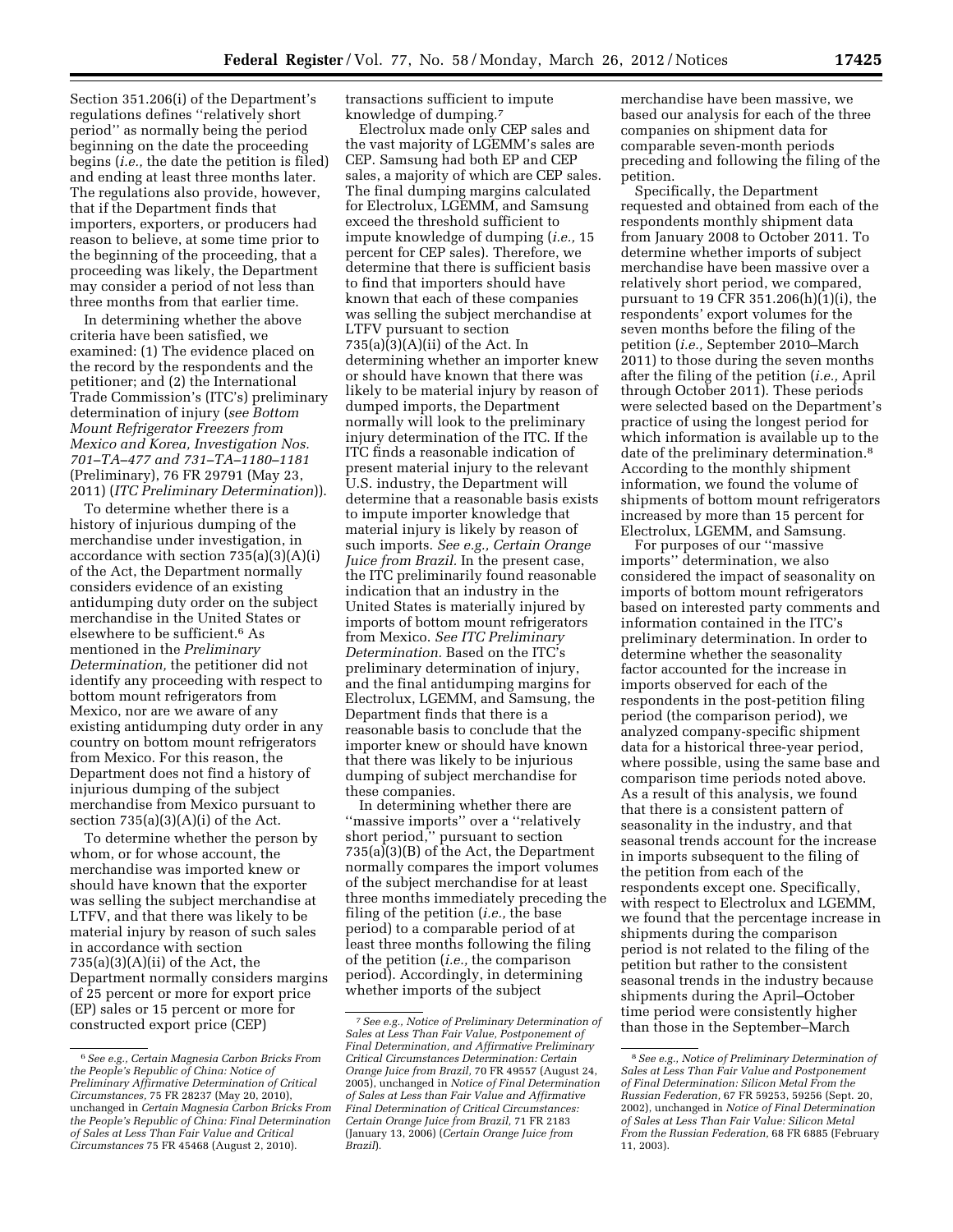time period from year to year, and the shipment increases observed in the April–October time period from year to year decreased. Therefore, for purposes of the final determination, we find that imports from these companies during the period after the filing of the petition have not been massive in accordance with section 735(a)(3)(B) of the Act. However, with respect to Samsung, we found that the percentage increase in shipments during the comparison period is not related to seasonal trends but associated with the filing of the petition because shipments in the April–October 2010 time period were lower than those in the September 2009–March 2010 time period, and the shipment increase observed in the April–October period between 2010 and 2011 was substantial. Accordingly, for purposes of the final determination, we find that imports from Samsung during the period after the filing of the petition have been massive in accordance with section 735(a)(3)(B) of the Act.

In summary, we find that there is a reasonable basis to believe or suspect importers had knowledge of dumping and the likelihood of material injury with respect to bottom mount refrigerators produced and exported from Mexico by Electrolux, LGEMM,

and Samsung. In addition, we find that there have been massive imports of bottom mount refrigerators over a relatively short period from Samsung, irrespective of seasonality. However, we do not find that there have been massive imports of bottom mount refrigerators over a relatively short period from Electrolux and LGEMM due to seasonality. Therefore, for the reasons stated above, the Department finds that critical circumstances do not exist for imports of the subject merchandise from Electrolux and LGEMM, but continues to find that critical circumstances exist for imports of the subject merchandise from Samsung in the final determination. For a complete discussion of our final critical circumstances analysis, see the Decision Memorandum at Comment 34 and the March 16, 2012, Memorandum to James P. Maeder, Jr., Director, Office 2, from The Team entitled, ''Antidumping Duty Investigation of Certain Bottom Mount Refrigerator Freezers from Mexico— Final Determination of Critical Circumstances.''

### **Continuation of Suspension of Liquidation**

Pursuant to 735(c)(1)(B) of the Act, we will instruct U.S. Customs and Border

Protection (CBP) to continue to suspend liquidation of all entries of subject merchandise from Mexico, produced/ exported by Electrolux, LGEMM, Mabe, and ''All Others'' and entered, or withdrawn from warehouse, for consumption on or after November 2, 2011, the date of publication of the preliminary determination in the **Federal Register**. Pursuant to 735(c)(1)(B) of the Act, we will instruct U.S. Customs and Border Protection (CBP) to continue to suspend liquidation of all entries of subject merchandise from Mexico, produced/ exported by Samsung and entered, or withdrawn from warehouse, for consumption on or after August 4, 2011, which is 90 days prior to the date of publication of the preliminary determination in the **Federal Register**, *i.e.,* November 2, 2011. CBP shall require a cash deposit or the posting of a bond equal to the estimated amount by which the normal value exceeds the U.S. price as shown below. These instructions suspending liquidation will remain in effect until further notice.

### **Final Determination Margins**

The weighted-average dumping margins are as follows:

| Exporter/manufacturer | Weighted-<br>Average<br>margin<br>percentage | Critical<br>cir-<br>cumstances |
|-----------------------|----------------------------------------------|--------------------------------|
|                       | 22.94   No.                                  |                                |
|                       | $30.34$   No.                                |                                |
|                       | $6.00$   NA.                                 |                                |
|                       | 15.95 Yes.                                   |                                |
|                       | 20.26   NA.                                  |                                |

### **''All Others'' Rate**

In accordance with section  $735(c)(5)(A)$  of the Act, we based the ''All Others'' rate on the weighted average of the dumping margins calculated for the exporters/ manufacturers investigated in this proceeding. The ''All Others'' rate is calculated exclusive of all *de minimis*  margins and margins based entirely on AFA.

#### **Disclosure**

We will disclose the calculations performed within five days of the date of publication of this notice to parties in this proceeding in accordance with 19 CFR 351.224(b).

## **ITC Notification**

In accordance with section 735(d) of the Act, we notified the ITC of our final determination. As our final

determination is affirmative, the ITC will determine within 45 days whether imports of the subject merchandise are causing material injury, or threat of material injury, to an industry in the United States. If the ITC determines that material injury or threat of injury does not exist, the proceeding will be terminated and all securities posted will be refunded or canceled. If the ITC determines that such injury does exist, the Department will issue an antidumping duty order directing CBP to assess antidumping duties on all imports of the subject merchandise entered, or withdrawn from warehouse, for consumption on or after the effective date of the suspension of liquidation.

### **Return or Destruction of Proprietary Information**

This notice will serve as the only reminder to parties subject to administrative protective order (APO) of

their responsibility concerning the destruction of proprietary information disclosed under APO in accordance with 19 CFR 351.305(a)(3). Timely written notification of return/ destruction of APO materials or conversion to judicial protective order is hereby requested. Failure to comply with the regulations and the terms of an APO is a sanctionable violation.

We are issuing and publishing this determination and notice in accordance with sections 735(d) and 777(i) of the Act.

Dated: March 16, 2012.

## **Paul Piquado,**

*Assistant Secretary for Import Administration.* 

## **Appendix—Issues in Decision Memorandum**

## **General Issues**

1. Targeted Dumping